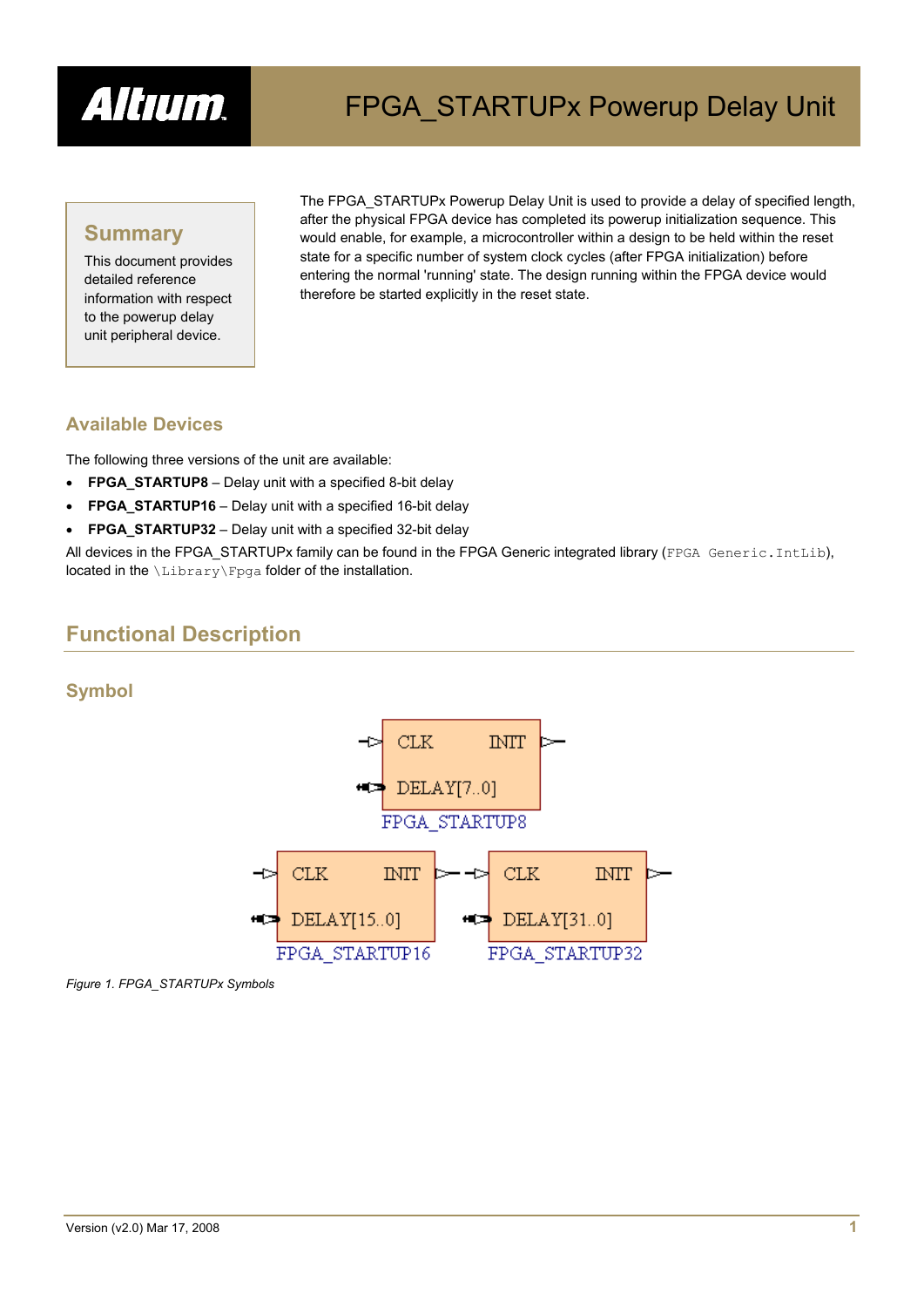### **Pin Description**

<span id="page-1-1"></span>

| <b>Name</b>  | Type | Polarity/<br><b>Bus size</b>                  | <b>Description</b>                                                                                                                                            |
|--------------|------|-----------------------------------------------|---------------------------------------------------------------------------------------------------------------------------------------------------------------|
| <b>CLK</b>   |      | <b>Rise</b>                                   | External clock signal                                                                                                                                         |
| <b>DELAY</b> |      | 8 <sup>1</sup><br>16 <sup>1</sup><br>$32^{1}$ | The value assigned to this input determines the length of the delay generated, in<br>terms of the number of cycles of the external clock signal wired to CLK. |
| <b>INIT</b>  | O    | Level                                         | This signal remains High until the end of the specified delay, after which it goes<br>Low and stays Low until the FPGA device is reinitialized.               |

*Table 1. FPGA\_STARTUPx Pin description* 

## **Placing an FPGA\_STARTUPx Device in a Design**

The FPGA\_STARTUPx family of devices provide a simple method of delaying the operation of a block of logic within a design. This is achieved by holding the design (or part thereof) in the reset state for a specified length of time, after the physical FPGA device has completed its initialization sequence. [Figure 2](#page-1-2) shows an example of how a Powerup Delay Unit is wired into a design.



<span id="page-1-2"></span>*Figure 2. Using an FPGA\_STARTUPx device to hold a design in the reset state for a specified time*.

In the example circuit above, the Powerup Delay Unit used is the FPGA\_STARTUP8. The output of the device has been ORed with the signal from the Test/Reset button on the NanoBoard and wired into the RST inputs of the various blocks within the design. In this example, the two sub-sheets involve TSK165B\_D and TSK51A\_D microcontrollers respectively.

After the physical FPGA device has been programmed with the design it will commence its initialization sequence. Once this has completed, both microcontrollers and the LCD Controller are held in the reset state for a duration specified by the DELAY input of the Powerup Delay Unit.

 $\overline{a}$ 

<span id="page-1-0"></span> $18$  = FPGA\_STARTUP8; 16 = FPGA\_STARTUP16; 32 = FPGA\_STARTUP32.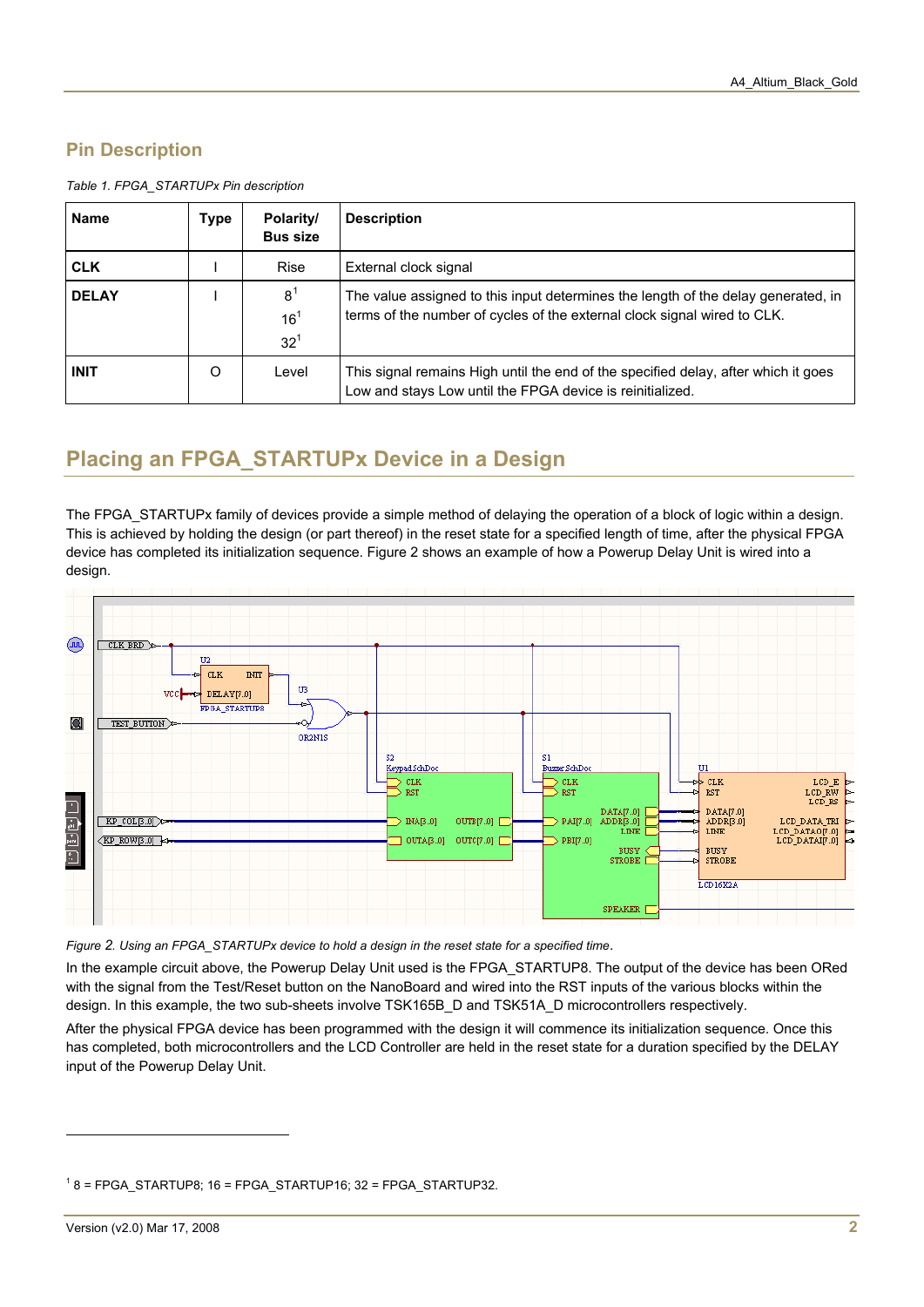The DELAY bus in this case has been wired to a VCC bus power port. All eight bits are therefore set and the specified delay is 256. The design is therefore held in reset state for 256 cycles of the CLK signal, which in the example of Figure 2 is the NanoBoard clock.

After the 256 cycles have completed, the INIT output will go Low. Providing the Test/Reset button on the NanoBoard is not held down, the design will enter normal running operational mode.

#### **Using Bus Constants to Determine the Delay**

Any value for delay can be entered, up to the maximum supported for each device. Specification of a length for the delay that is not the maximum can be most easily achieved through the use of Bus Constants.

The constant value is specified in the net label for the bus and can be either decimal, binary or hexadecimal. Considering an FPGA\_STARTUP16 device and a required delay of 342, the following entries for the bus net label could be used to define the constant:

- **Decimal**: DELAY[15..0] <= 342
- **Binary**:  $DELAY[15..0] \leq b101010110$
- **Hexadecimal**: DELAY[15..0] <= \$156

Figure 3 illustrates the use of a bus constant to define the value for the DELAY input to an FPGA\_STARTUP16 device.



*Figure 3. Specifying the value for DELAY using a bus constant.*